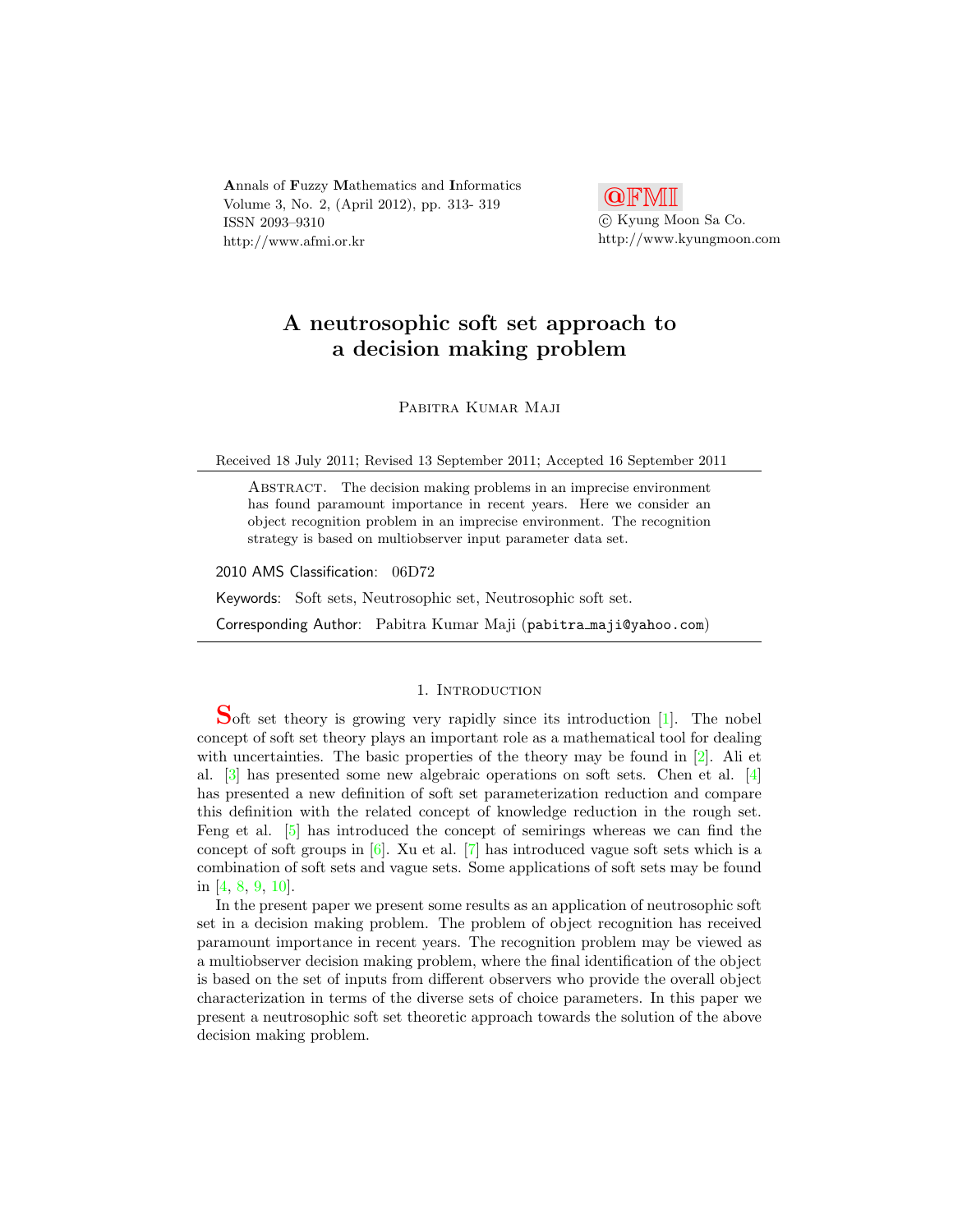In section 2 of this paper we briefly present some relevant preliminaries centered around our problem. Some basic definitions on neutrosophic soft set is available in section 3. A decision making problem has been discussed and solved in section 4. Conclusions are there in the concluding section 5.

#### 2. Preliminaries

Most of the real life problems are imprecise in nature. The classical mathematical tools are not capable of dealing with such problems. Molodtsov [\[1\]](#page-5-0) initiated the nobel concept 'soft set theory' as a new mathematical tool to deal with such problems.

**Definition 2.1** ([\[1\]](#page-5-0)). Let U be an initial universe set and E be a set of parameters. Let  $P(U)$  denotes the power set of U. Consider a nonempty set  $A \subset E$ . A pair  $(F, A)$ is called a soft set over U, where F is a mapping given by  $F: A \to P(U)$ . A soft set over U is a parameterized family of subsets of the universe U. For  $\epsilon \in A$ ,  $F(\epsilon)$  may be considered as the set of  $\epsilon$ -approximate elements of the soft set  $(F, A)$ .

**Definition 2.2** ([\[2\]](#page-5-1)). For two soft sets  $(F, A)$  and  $(G, B)$  over a common universe U, we say that  $(F, A)$  is a soft subset of  $(G, B)$  if

(i)  $A ⊂ B$ , and

(ii)  $\forall \epsilon \in A$ ,  $F(\epsilon)$  and  $G(\epsilon)$  are identical approximations.

We write  $(F, A) \subset (G, B)$ .  $(F, A)$  is said to be a soft super set of  $(G, B)$ , if  $(G, B)$  is a soft subset of  $(F, A)$ . We denote it by  $(F, A) \tilde{\supset} (G, B)$ .

**Definition 2.3** ([\[2\]](#page-5-1)). If  $(F, A)$  and  $(G, B)$  are two soft sets then " $(F, A)$  AND  $(G, B)$ " denoted by  $(F, A) \wedge (G, B)$  is defined by

$$
(F, A) \land (G, B) = (H, A \times B),
$$

where  $H(\alpha, \beta) = F(\alpha) \bigcap G(\beta), \forall (\alpha, \beta) \in A \times B$ .

**Definition 2.4** ([\[2\]](#page-5-1)). If  $(F, A)$  and  $(G, B)$  be two soft sets then " $(F, A)$  OR  $(G, B)$ " denoted by  $(F,A) \vee (G,B)$  is defined by

$$
(F, A) \lor (G, B) = (O, A \times B),
$$

where  $O(\alpha, \beta) = F(\alpha) \bigcup G(\beta), \forall (\alpha, \beta) \in A \times B$ .

3. Neutrosophic soft set in a decision making problem

In this section we present neutrosophic soft set and some results of it. Let

$$
U = \{o_1, o_2, \cdots, o_n\}
$$

be a set of n objects which may be characterized by a family of parameter sets  $\{A_1, A_2, \cdots, A_i\}$ . The parameter space E may be written as  $E \supseteq A_1 \cup A_2 \cup \cdots \cup A_i$ . Let each parameter set  $A_i$  represent the *i*-th class of parameters and the elements of  $A_i$  represents a specific property set. Here we assume that these property sets may be viewed as neutrosophic sets. In view of the above we may now define a neutrosophic soft set  $(F_i, A_i)$  which characterises a set of objects having the parameter set  $A_i$ of neutrosophic in nature. The values of neutrosophic sets are taken from the nonstandard unit interval  $[-0, 1^+]$ . The non-standard finite numbers  $1^+ = 1 + \delta$ , where '1' is the standard part and ' $\delta$ ' is its non-standard part and  $\bar{0} = 0 - \delta$ , where '0'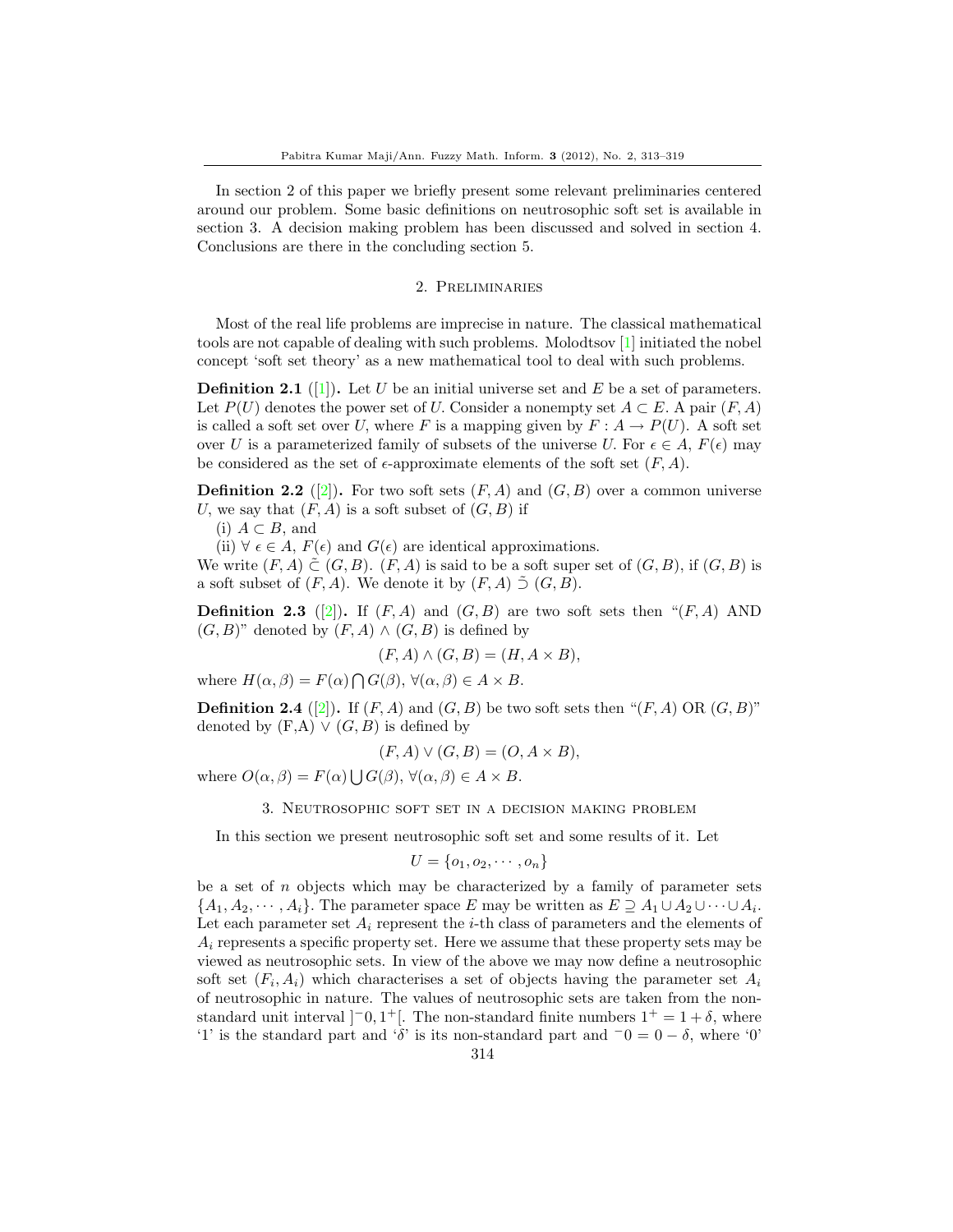is its standard part and ' $\delta$ ' is non-standard part. Now we recall the definition of neutrosophic sets.

**Definition 3.1** ([\[11\]](#page-6-3)). A neutrosophic set A on the universe of discourse X is defined as  $A = \{ \langle x, T_A(x), I_A(x), F_A(x) \rangle : x \in X \}$ , where  $T, I, F: X \to ]-0, 1^+]$ and  $-0 \leq T_A(x) + I_A(x) + F_A(x) \leq 3^+$ .

From philosophical point of view, the neutrosophic set takes the value from real standard or non-standard subsets of  $]$ <sup>-</sup>0, 1<sup>+</sup>[. But in real life application in scientific and engineering problems it is difficult to use neutrosophic set with value from real standard or non-standard subset of  $]$ <sup>-0</sup>, 1<sup>+</sup>[. Hence we consider the neutrosophic soft set which takes the value from the subset of  $[0, 1]$ .

**Definition 3.2** ([\[12\]](#page-6-4)). Let U be an initial universe set and E be a set of parameters. Consider  $A_i \subset E$ . Let  $P(U)$  denotes the set of all neutrosophic sets of U. The collection  $(F_i, A_i)$  is termed to be the neutrosophic soft set over U, where  $F_i$  is a mapping given by  $F_i: A_i \to P(U)$ .

**Definition 3.3** ([\[12\]](#page-6-4)). Let  $(F, A)$  and  $(G, B)$  be two neutrosophic soft sets over the common universe U.  $(F, A)$  is said to be neutrosophic soft subset of  $(G, B)$  if  $A \subset B$ , and  $T_{F(e)}(x) \leq T_{G(e)}(x)$ ,  $I_{F(e)}(x) \leq I_{G(e)}(x)$ ,  $F_{F(e)}(x) \geq F_{G(e)}(x)$ ,  $\forall e \in A$ . We denote it by  $(F, A) \subseteq (G, B)$ .  $(F, A)$  is said to be neutrosophic soft super set of  $(G, B)$  if  $(G, B)$  is a neutrosophic soft subset of  $(F, A)$ . We denote it by  $(F, A) \supseteq (G, B).$ 

**Definition 3.4** ([\[12\]](#page-6-4)). Let  $(H, A)$  and  $(G, B)$  be two NSSs over the same universe U. Then the 'AND' operation on them is denoted by  $(H, A) \wedge (G, B)$ ' and is defined by  $(H, A) \bigwedge (G, B) = (K, A \times B)$ , where the truth-membership, indeterminacymembership and falsity-membership of  $(K, A \times B)$  are as follows:

$$
T_{K(\alpha,\beta)}(m) = min(T_{H(\alpha)}(m), T_{G(\beta)}(m)),
$$
  
\n
$$
I_{K(\alpha,\beta)}(m) = \frac{I_{H(\alpha)}(m) + I_{G(\beta)}(m)}{2},
$$
  
\n
$$
F_{K(\alpha,\beta)}(m) = max(F_{H(\alpha)}(m), F_{G(\beta)}(m))
$$

for all  $\alpha \in A$  and  $\beta \in B$ .

Some membership and non-membership values may be there in indeterminacy part. Considering this point of view the arithmetic mean has been taken to calculate the indeterminacy-membership value of AND operation.

**Definition 3.5** ([\[12\]](#page-6-4)). (Comparison Matrix) It is a matrix whose rows are labelled by the object names  $h_1, h_2, \cdots h_n$  and the columns are labelled by the parameters  $e_1, e_2, \dots e_m$ . The entries  $c_{ij}$  are calculated by  $c_{ij} = a+b-c$ , where 'a' is the integer calculated as 'how many times  $T_{h_i}(e_j)$  exceeds or equal to  $T_{h_k}(e_j)$ ', for  $h_i \neq h_k$ ,  $\forall h_k \in U, \forall b$  is the integer calculated as 'how many times  $I_{h_i}(e_j)$  exceeds or equal to  $I_{h_k}(e_j)$ ', for  $h_i \neq h_k$ ,  $\forall h_k \in U$  and 'c' is the integer 'how many times  $F_{h_i}(e_j)$ exceeds or equal to  $F_{h_k}(e_j)$ ', for  $h_i \neq h_k$ ,  $\forall h_k \in U$ .

**Definition 3.6** ([\[12\]](#page-6-4)). The score of an object  $h_i$  is  $S_i$  and is calculated as  $S_i$  =  $\sum_j c_{ij}$ . The problem we consider here for choosing an object from the set of given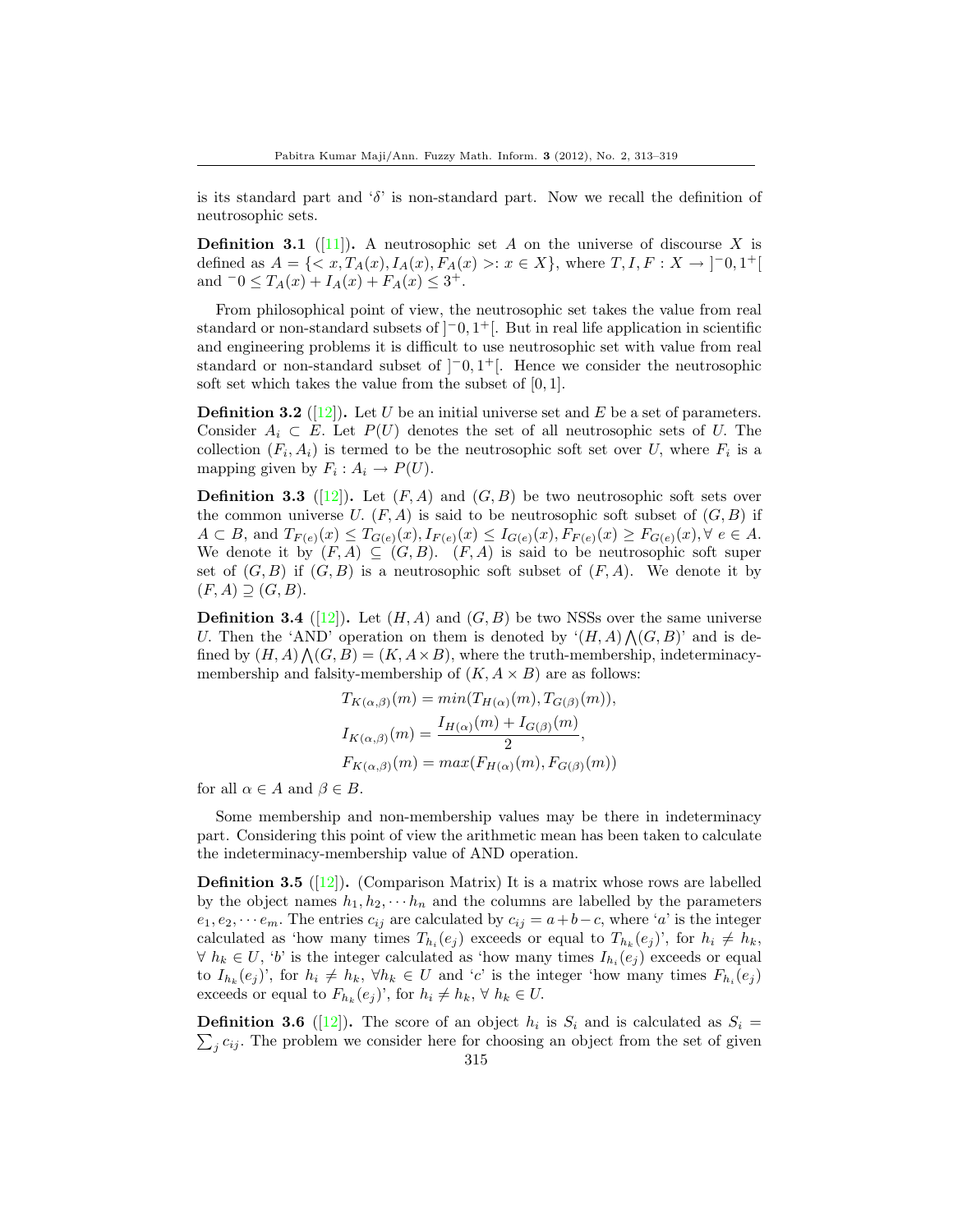objects with respect to a set of choice parameter  $P$ . We follow an algorithm to identify an object based on multiobserver (considered here three observers with their own choices) input data characterized by colours  $(F, A)$ , size  $(G, B)$  and surface textures  $(H, C)$  features. The algorithm for choosing an appropriate object depending upon the choice parameters is given below.

# 3.1. Algorithm.

- (1) input the neutrosophic soft sets  $(H, A), (G, B)$  and  $(H, C)$  for three observers
- (2) input the parameter set P as preferred by the decision maker
- (3) compute the corresponding NSS  $(S, P)$  from the NSSs  $(H, A)$ ,  $(G, B)$  and  $(H, C)$  and place in tabular form
- (4) compute the comparison matrix of the NSS  $(S, P)$
- (5) compute the score  $S_i$  of  $o_i, \forall i$
- (6) the decision is  $o_k$  if  $S_k = \max_i S_i$
- (7) if k has more than one value then any one of  $o_i$  may be chosen.

# 4. Application in a decision making problem

Let  $U = \{o_1, o_2, o_3, o_4, o_5\}$  be the set of objects characterized by different sizes, texture and colours. Consider the parameter set

 $E = \{\text{blackish}, \text{dark brown}, \text{yellowish}, \text{reddish}, \text{large}, \text{small}, \text{very small}, \text{very} \}$ 

average, very large, course, moderately course, fine, extra fine}.

Also consider  $A(\subset E)$  to represent the size of the objects and  $B(\subset E)$  represents the texture granularity while  $C(\subset E)$  represents different colours of the objects. Let

- $A = \{\text{large, very large, small, average, very small}\},\$
- $B = \{\text{course}, \text{ moderately course}, \text{ fine}, \text{ extra fine}\}\$ and
- $C = \{\text{blackish}, \text{yellowish}, \text{reddish}\}\$

be three subsets of the set of parameters  $E$ . Now, suppose the NSS  $(F, A)$  describes the 'objects having size', the NSS  $(G, B)$  describes the 'surface texture of the objects' and the NSS  $(H, C)$  describes the 'objects having colour space'. The problem is to identify an unknown object from the multiobservers neutrosophic data, specified by different observers (we consider here three observers), in terms of NSSs  $(F, A), (G, B)$ and  $(H, C)$  as described above. These NSSs as computed by the three observers are given below in their respective tabular forms.

| U | $large=a_1$           |                 | very large $=a_2$ small $=a_3$ average $=a_4$ very small $=a_5$                       |                 |                                                       |
|---|-----------------------|-----------------|---------------------------------------------------------------------------------------|-----------------|-------------------------------------------------------|
|   | $o_1$ (0.6, 0.4, 0.8) | (0.5, 0.8, 0.7) | (0.3, 0.5, 0.6)                                                                       | (0.6, 0.7, 0.3) | (0.3, 0.6, 0.7)                                       |
|   | $o_2$ (0.7, 0.5, 0.6) | (0.6, 0.7, 0.8) |                                                                                       |                 | $(0.7, 0.6, 0.3)$ $(0.8, 0.2, 0.7)$ $(0.7, 0.2, 0.3)$ |
|   |                       |                 | $o_3$ (0.8, 0.3, 0.4) (0.8, 0.4, 0.5) (0.7, 0.8, 0.4) (0.6, 0.1, 0.7) (0.8, 0.1, 0.4) |                 |                                                       |
|   |                       |                 | $o_4$ (0.7, 0.8, 0.8) (0.8, 0.3, 0.6) (0.8, 0.4, 0.5) (0.8, 0.2, 0.3) (0.7, 0.5, 0.6) |                 |                                                       |
|   |                       |                 | $o_5$ (0.8, 0.6, 0.7) (0.7, 0.7, 0.8) (0.4, 0.7, 0.3) (0.7, 0.8, 0.7) (0.8, 0.3, 0.4) |                 |                                                       |

Table 1: Tabular form of the NSS  $(F, A)$ .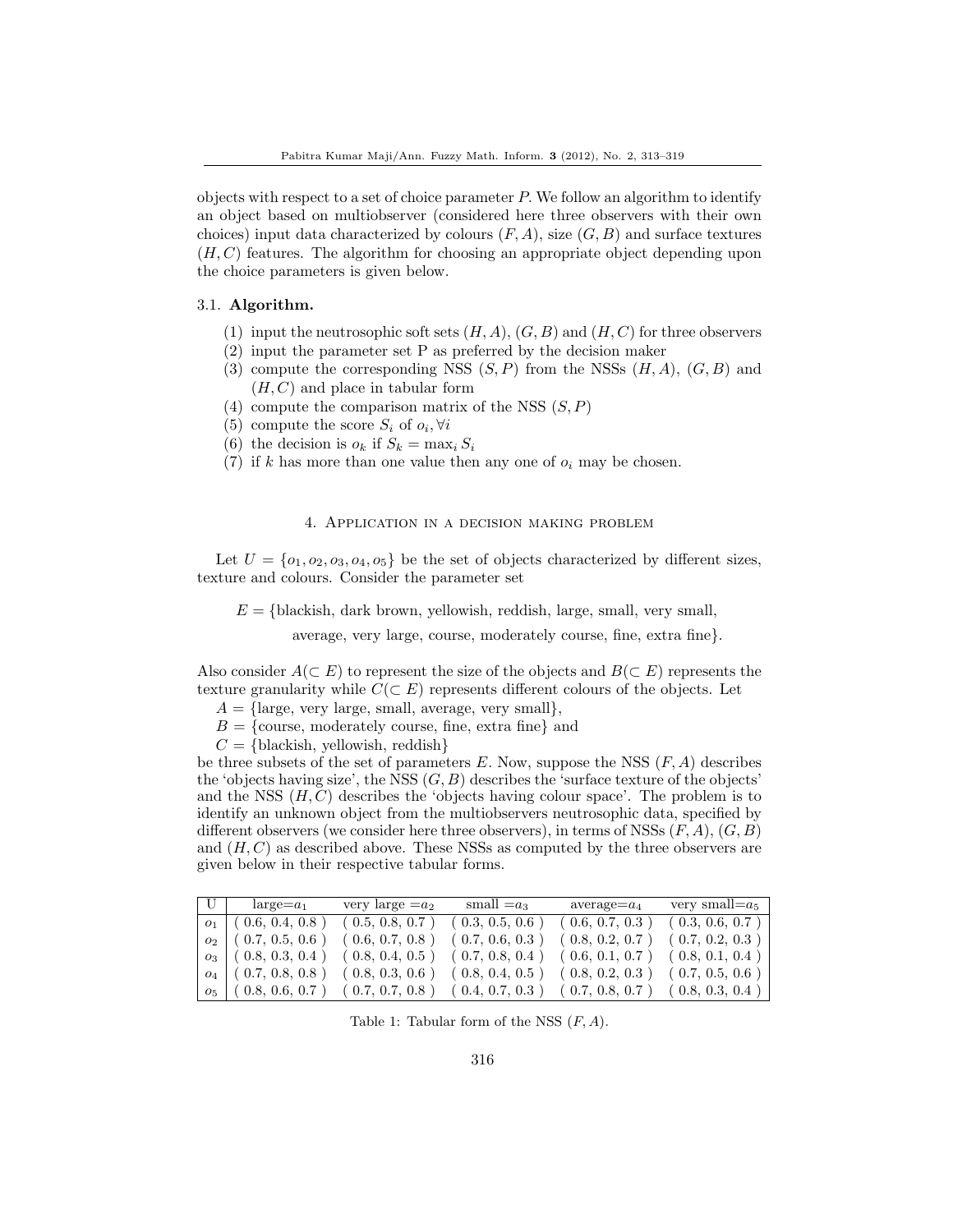Pabitra Kumar Maji/Ann. Fuzzy Math. Inform. 3 (2012), No. 2, 313–319

| $ U $ course= $b_1$     | moderately course= $b_2$ | $fine = b_3$ | extra fine= $b_4$                   |
|-------------------------|--------------------------|--------------|-------------------------------------|
| $o_1$ (0.6, 0.8, 0.7)   | (0.7, 0.3, 0.8)          |              | $(0.6, 0.3, 0.4)$ $(0.3, 0.7, 0.8)$ |
| $o_2$ (0.8, 0.4, 0.6)   | (0.8, 0.2, 0.8)          |              | $(0.8, 0.5, 0.6)$ $(0.5, 0.8, 0.6)$ |
| $o_3$   (0.8, 0.5, 0.7) | (0.7, 0.6, 0.5)          |              | $(0.7, 0.2, 0.8)$ $(0.7, 0.2, 0.6)$ |
| $o_4$ (0.7, 0.3, 0.8)   | (0.8, 0.1, 0.3)          |              | $(0.6, 0.3, 0.7)$ $(0.8, 0.3, 0.7)$ |
| $o_5$   (0.6, 0.5, 0.7) | (0.8, 0.3, 0.5)          |              | $(0.8, 0.1, 0.3)$ $(0.8, 0.2, 0.8)$ |

Table 2: Tabular form of the NSS  $(G, B)$ .

| $\overline{U}$   blackish = $c_1$ | yellowish = $c_2$ | reddish = $c_3$ |
|-----------------------------------|-------------------|-----------------|
| $o_1$ (0.6, 0.4, 0.8)             | (0.8, 0.3, 0.8)   | (0.7, 0.2, 0.8) |
| $o_2$   (0.8, 0.5, 0.6)           | (0.7, 0.8, 0.4)   | (0.3, 0.5, 0.7) |
| $o_3$   (0.7, 0.6, 0.7)           | (0.8, 0.2, 0.6)   | (0.4, 0.7, 0.8) |
| $o_4$ (0.8, 0.3, 0.8)             | (0.7, 0.8, 0.3)   | (0.5, 0.6, 0.7) |
| $o_5$   (0.7, 0.4, 0.7)           | (0.3, 0.5, 0.7)   | (0.8, 0.3, 0.6) |

Table 3: Tabular form of the NSS  $(H, C)$ .

Consider the above two NSSs  $(F, A)$  and  $(G, B)$  if we perform  $(F, A)$  AND  $(G, B)$ then we will have  $5 \times 4 = 20$  parameters of the form  $e_{ij}$ , where  $e_{ij} = a_i \wedge b_j$ ,  $\forall i = 1, 2, 3, 4, 5, j = 1, 2, 3, 4$ . If we require the NSS for the parameters  $R =$  ${e_{13}, e_{21}, e_{24}, e_{33}, e_{51}, e_{53}}$ , then the resultant NSS for the NSSs  $(F, A)$  and  $(G, B)$  is  $(K, R)$  say. Computing ' $(F, A)$  AND  $(G, B)$ ' for the choice parameters R, we have the tabular representation of the resultant NSS  $(K, R)$  as below.

|                | $e_{13}$                 | $e_{21}$        | $e_{24}$         | $e_{33}$         | $e_{51}$        | $e_{53}$                                                                 |
|----------------|--------------------------|-----------------|------------------|------------------|-----------------|--------------------------------------------------------------------------|
| O <sub>1</sub> | 0.6, 0.35, 0.8)          | (0.5, 0.8, 0.7) | 0.3, 0.75, 0.8   | (0.3, 0.4, 0.6)  | (0.3, 0.7, 0.7) | (0.3, 0.7, 0.7)                                                          |
|                | $o_2$ (0.7, 0.5, 0.6)    | 0.6, 0.55, 0.8  | (0.5, 0.75, 0.8) | (0.7, 0.55, 0.6) | (0.7, 0.3, 0.6) | (0.7, 0.35, 0.6)                                                         |
| $O_3$          | (0.7, 0.25, 0.8)         | 0.8, 0.45, 0.7) | (0.7, 0.3, 0.6)  | (0.7, 0.5, 0.8)  | (0.8, 0.3, 0.7) | $( \hspace{1mm} 0.7, \hspace{1mm} 0.15, \hspace{1mm} 0.8 \hspace{1mm} )$ |
|                | $o_4$ (0.6, 0.55, 0.8)   | (0.7, 0.3, 0.8) | (0.8, 0.3, 0.7)  | (0.6, 0.35, 0.6) | (0.7, 0.4, 0.8) | (0.6, 0.4, 0.7)                                                          |
|                | $o_5$   (0.8, 0.35, 0.7) | (0.6, 0.6, 0.8) | (0.7, 0.45, 0.8) | (0.4, 0.4, 0.3)  | (0.6, 0.4, 0.7) | (0.8, 0.2, 0.4)                                                          |

Table 4: Tabular form of the NSS  $(K, R)$ .

Considering the NSSs  $(F, A), (G, B)$  and  $(H, C)$  defined above, suppose that

 $P = \{e_{13} \wedge c_1, e_{24} \wedge c_2, e_{33} \wedge c_3, e_{51} \wedge c_1, e_{53} \wedge c_3\}.$ 

Then computing 'AND' operation for the specified parameters we have the NSS  $(S, P)$ .

|                | $e_{13} \wedge c_{1}$ | $e_{24} \wedge c_{2}$ | $e_{33} \wedge c_{3}$ | $e_{51} \wedge c_1$              | $e_{53} \wedge c_3$ |
|----------------|-----------------------|-----------------------|-----------------------|----------------------------------|---------------------|
| O <sub>1</sub> | 0.6, 0.375, 0.8)      | (0.5, 0.55, 0.8)      | (0.3, 0.3, 0.8)       | $\langle 0.3, 0.55, 0.8 \rangle$ | (0.3, 0.325, 0.8)   |
| O <sub>2</sub> | (0.7, 0.5, 0.6)       | (0.6, 0.675, 0.8)     | $\{0.3, 0.525, 0.7\}$ | (0.7, 0.4, 0.6)                  | (0.3, 0.425, 0.7)   |
| 03             | (0.7, 0.425, 0.7)     | (0.8, 0.325, 0.7)     | (0.7, 0.6, 0.8)       | (0.7, 0.45, 0.7)                 | (0.4, 0.425, 0.8)   |
| $O_A$          | 0.6, 0.425, 0.8)      | (0.7, 0.55, 0.8)      | (0.6, 0.475, 0.7)     | (0.7, 0.35, 0.8)                 | (0.5, 0.5, 0.7)     |
| 05.            | $0.7, 0.375, 0.7$ )   | 0.3, 0.55, 0.8)       | (0.4, 0.35, 0.6)      | (0.6, 0.4, 0.7)                  | (0.8, 0.25, 0.6)    |

Table 5: Tabular form of the NSS  $(S, P)$ .

To compute the score for each  $o_i$  we shall calculate the entries of the comparison matrix for the NSS  $(S, P)$ .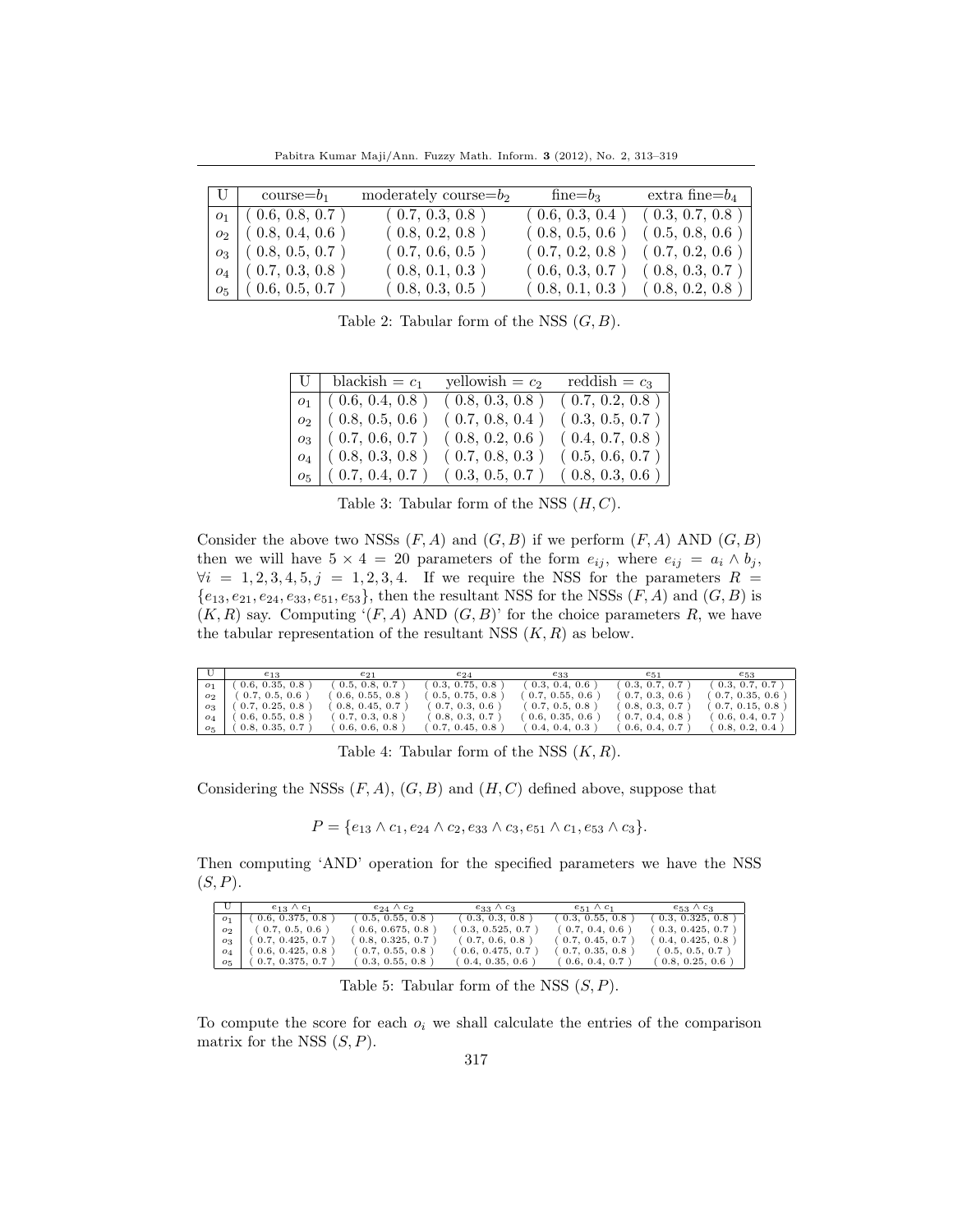|               |  |  | $e_{13} \wedge c_1$ $e_{24} \wedge c_2$ $e_{33} \wedge c_3$ $e_{51} \wedge c_1$ $e_{53} \wedge c_3$ |
|---------------|--|--|-----------------------------------------------------------------------------------------------------|
|               |  |  |                                                                                                     |
| 02            |  |  |                                                                                                     |
| $o_3$         |  |  |                                                                                                     |
| 04            |  |  |                                                                                                     |
| $O_{\bar{5}}$ |  |  |                                                                                                     |

Table 6: comparison matrix of the NSS  $(S, P)$ .

Computing the score for each of the objects we have the scores as below.

|         | score |
|---------|-------|
| 01      | -7    |
| 02      | 19    |
| 03      | 19    |
| 04      | 10    |
| $O_{5}$ | 10    |

Clearly, the maximum score is 19 and scored by two objects  $o_2$  and  $o_3$ . The selection will be in favour of either  $o_2$  or  $o_3$ . In case if the decision maker does not choose them then his next choice will go for the object having next score ie. 10. So his next choice will be either  $o_4$  or  $o_5$ .

#### 5. Conclusions

Since its introduction the soft set theory plays an important role as a mathematical tool for dealing with problems involving uncertain, vague data. In this paper we present an application of neutrosophic soft set in object recognition problem. The recognition strategy is based on multiobserver input data set. We introduce an algorithm to choose an appropriate object from a set of objects depending on some specified parameters.

Acknowledgements. The work is supported by the University Grants Commission (U G C) as UGC Research Award No. F. 30-1/2009(SA-11) dt. July 2, 2009. The author is thankful to the anonymous referee for his valuable and constructive suggestions which have improved the presentation.

#### **REFERENCES**

- <span id="page-5-0"></span>[1] D. Molodtsov, Soft set theory-First results, Comput. Math. Appl. 37 (1999) 19–31.
- <span id="page-5-2"></span><span id="page-5-1"></span>[2] P. K. Maji, R. Biswas and A. R. Roy, Soft set theory, Comput. Math. Appl. 45 (2003) 555–562. [3] M. I. Ali, F. Feng, X. Liu, W. K. Min and M. Shabir, On some new operations in soft set
- theory, Comput. Math. Appl. 57(9) (2009) 1547–1553.
- <span id="page-5-3"></span>[4] D. Chen, E. C C. Tsang, D. S. Yeung, and X. Wang, The parameterization reduction of soft sets and its applications, Comput. Math. Appl. 49 (5 - 6) (2005) 757–763.
- <span id="page-5-4"></span>[5] F. Feng, Y. B. Jun and X. Zhao, Soft semirings, Comput. Math. Appl. 56(10) (2008) 2621– 2628.
- <span id="page-5-5"></span>[6] H. Aktas and N. Cagman, Soft sets and soft groups, Inform. Sci. 177(13) (2007) 2726–2735.
- <span id="page-5-6"></span>[7] W. Xu, J. Ma, S. Wang and G, Hao, Vague soft sets and their properties, Comput. Math. Appl. 59 (2010) 787–794.